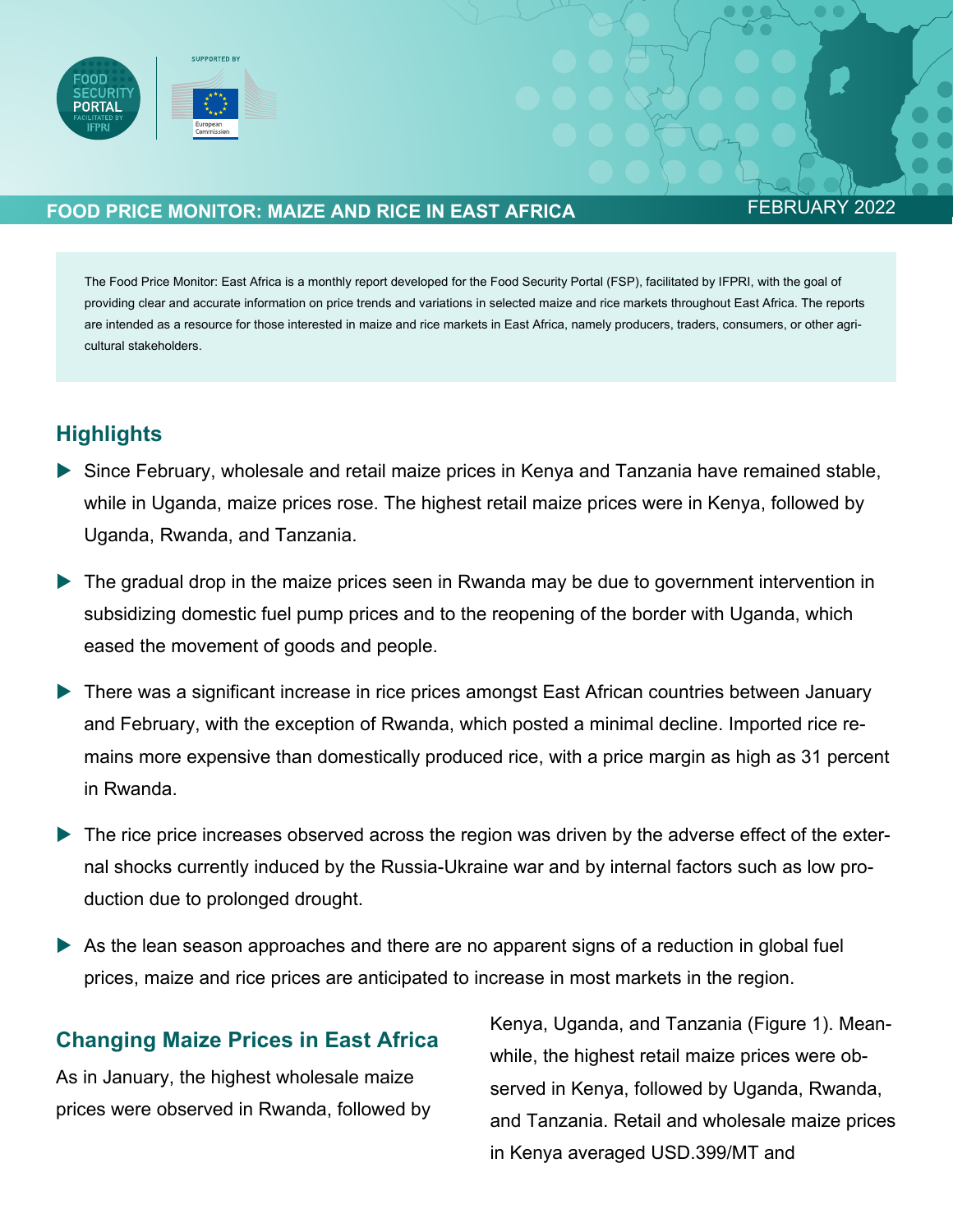USD.327/MT, respectively, while Uganda averaged USD.329/MT and USD.257/MT, respectively. Rwanda averaged USD.354/MT, while wholesale and retail maize prices in Tanzania averaged USD.303/MT and USD.244/MT, respectively. There was a gradual drop in maize prices in Rwanda throughout February. Uganda recorded a sharp rise in wholesale and retail maize prices from week two to week three before a sharp drop. In Kenya, wholesale maize prices gradually increased from week four of January to week one of February and then stabilized. Generally, wholesale and retail maize prices in Tanzania were the most stable in the region throughout February.

#### **Figure 1: Average wholesale and retail price of maize in East Africa (February 2022)**

|                                                    | 450            |                         |                |                                           |          |                |                        |  |
|----------------------------------------------------|----------------|-------------------------|----------------|-------------------------------------------|----------|----------------|------------------------|--|
|                                                    | 400            |                         |                |                                           |          |                |                        |  |
|                                                    | 350            |                         |                |                                           |          |                |                        |  |
|                                                    | 300            |                         |                |                                           |          |                |                        |  |
| ۳                                                  | 250            |                         |                |                                           |          |                |                        |  |
| Σ                                                  | 200            |                         |                |                                           |          |                |                        |  |
| /asp                                               | 150            |                         |                |                                           |          |                |                        |  |
|                                                    | 100            |                         |                |                                           |          |                |                        |  |
|                                                    | 50             |                         |                |                                           |          |                |                        |  |
| Weekly Average Wholesale/Retail Prices<br>of Maize | $\overline{0}$ | <b>First Week</b>       | Second<br>Week | Third Week Fourth Week First Week         |          | Second<br>Week | Third Week Fourth Week |  |
|                                                    |                | January                 |                |                                           | February |                |                        |  |
|                                                    |                | Uganda Retail           |                | --- Tanzania Retail<br>$---$ Kenya Retail |          |                |                        |  |
|                                                    |                | Uganda Wholesale        |                | Tanzania Wholesale<br>-Kenya Wholesale    |          |                |                        |  |
|                                                    |                | Rwanda Wholesale/Retail |                |                                           |          |                |                        |  |

Source: Authors' construction using data from FSP (for Uganda and Tanzania), Ministry of Agriculture Livestock and Fisheries (for Kenya), and e-SoKo (for Rwanda).

The gradual drop in maize prices in Rwanda could be attributed to government intervention in subsidizing domestic fuel pump prices and public transport (Namata and IIiza, 2022) amidst an ongoing surge in global oil prices. Further, the reopening of the border with Uganda in late January eased the movement of goods and people, activating inflows of maize trucks into Rwanda. In

Uganda, unstable maize prices can largely be attributed to the continued rise in domestic fuel prices emanating from global fuel supply challenges caused by, amongst other things, the Russia-Ukraine war.

Like other East African countries, Kenya is a net importer of fertilizers and fuel products and natural gas from Russia and Ukraine; farmers in the country have decried recent high fertilizer and food prices (Bii, 2022). These high input costs have prompted the government to consider immediate measures to cushion farmers and households from the skyrocketing cost of living by proposing a significant subsidy (Ambani, 2022). However, this policy remains to be instituted.

#### **Uganda**

Following an unexpected spike in wholesale maize prices in the Lira market that overtook prices in other markets in January, wholesale and retail maize prices returned to their usual pattern in February, in which non-maize producing regions posted the highest prices (Figure 2). Wholesale maize prices were highest in Kabale, averaging USD.295/MT, followed by Kampala, averaging USD.266/MT. Gulu averaged USD.255/MT and Lira averaged USD.244/MT, while the lowest prices were in Masindi, a renowned maize-producing district in Uganda, averaging USD.239/MT. The regional variance in wholesale maize prices largely emanates from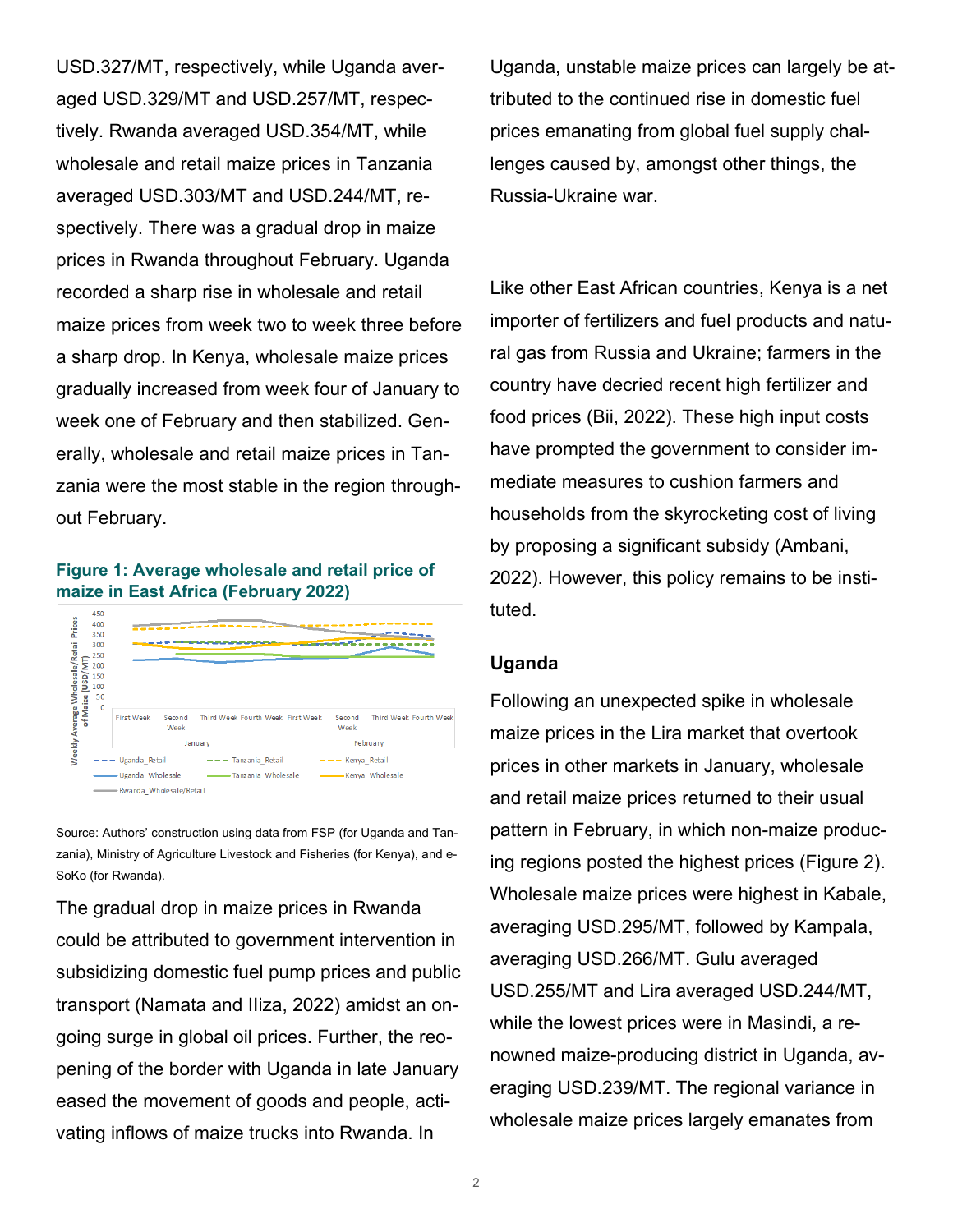high transportation costs induced by skyrocketing fuel prices, which have made inter-district movements costly.

#### **Figure 2: Average weekly wholesale prices of maize in selected markets in Uganda (February 2022)**





#### **Kenya**

The pattern for wholesale maize prices in selected markets in Kenya in February was largely unchanged from January. Nakuru market continues to post the highest prices (averaging USD.350/M), followed by Meru market (averaging USD.328/MT), Machakos market (averaging USD.318/MT), and Nairobi market (averaging USD.301/MT). The lowest prices, USD.278/MT and USD.255/MT, were seen in West-Pokot and Busia, respectively (Figure 3). The price variations across markets were mainly caused by the effects of previous floods in the Rift Valley areas (Nakuru, Machakos, and West-Pokot), but the volatility of maize prices in this region is sometimes eased by the inflow of maize from surrounding markets like Nairobi and Busia. In Nairobi, high maize prices emanated from high demand from urban consumers and institutions

(such as schools). The Busia market bordering Kenya and Uganda is a well-known maize producing region, with high demand on both sides of the border.

#### **Figure 3: Average weekly retail prices of maize in selected markets in Kenya (February 2022)**





## **Changing Rice Prices in East Africa**

Kenya continued to see the highest wholesale and retail rice prices in the region, followed by Tanzania, Rwanda, and Uganda (See Figure 4). Wholesale and retail rice prices in Kenya averaged USD.967/MT and USD.1158/MT; in Tanzania, they averaged USD.804/MT and USD.936/MT. In Uganda, they averaged USD.652 and USD.717/MT, respectively, while in Rwanda, wholesale rice prices averaged USD.783/MT. Kenya is a net importer of rice from Tanzania, so the rise in rice prices in Tanzania could explain the higher rice prices in Kenya. Rice production was also low in Kenya in the second season of 2021 following droughts (Mugo and Mwende, 2022).

Similarly, the rice high prices observed in Tanzania emanated from drought in the second season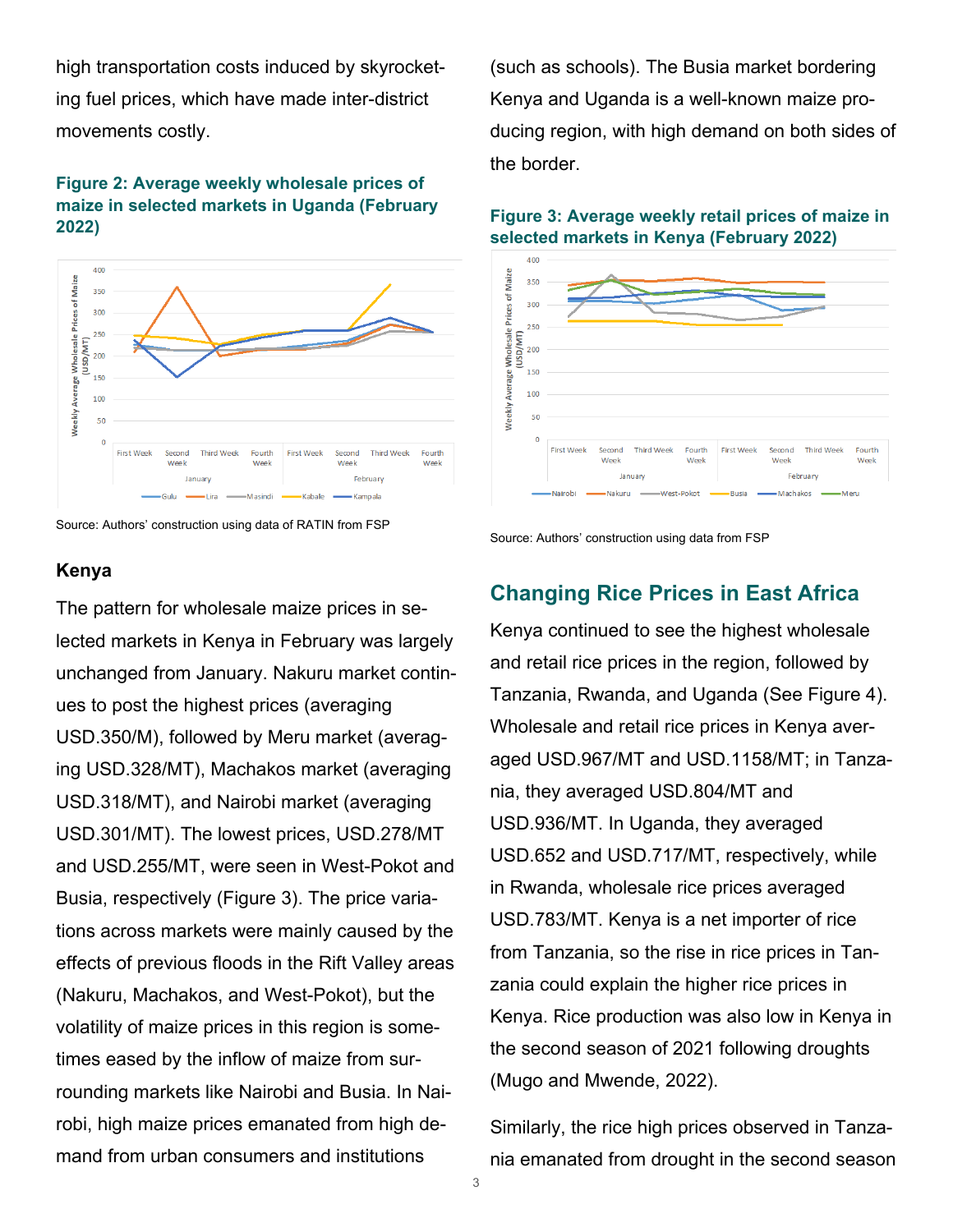of 2021. In Rwanda, the observed stabilized rice prices from January may be attributed to the reopening of the border with Uganda and government intervention to control rice prices and cushion the populace from external shocks. In Uganda, the rise in wholesale and retail rice prices in week two of February could have been induced by anticipated external shocks to the economy and persistent high fuel prices.

#### **Figure 4: Average retail price of rice in East Africa (February 2022)**



Source: Authors' construction using data from FSP (for Uganda), Ministry of Agriculture Livestock and Fisheries (for Kenya), Ministry of Agriculture (for Tanzania) and e-SoKo (for Rwanda)

There was a significant increase in average rice prices in East Africa between January and February, with the exception of Rwanda, which posted a minimal decline (Table 1). The percentage increases seen across the region reflect the adverse effects of the external shocks induced by the Russia-Ukraine war, as well as internal factors such as prolonged drought and reluctance by the government of Uganda to mitigate domestic fuel pump prices.

### **Table 1: Changes in the average monthly retail and wholesale price of rice in East Africa for January and February**

|          |                  | Monthly                                     |                                      |                        |  |  |
|----------|------------------|---------------------------------------------|--------------------------------------|------------------------|--|--|
| Country  | Market Levels    | Monthly<br><b>Average Prices</b><br>January | Average<br><b>Prices</b><br>February | Monthly<br>℀<br>Change |  |  |
| Kenva    | Retail           | 1150                                        | 1158                                 |                        |  |  |
| Uganda   | Retail           | 681                                         | 717                                  | 5                      |  |  |
| Rwanda   | Retail           | 791                                         | 783                                  | $-1$                   |  |  |
| Tanzania | Refail           | 906                                         | 936                                  | 3                      |  |  |
| Kenva    | Wholesale        | 887                                         | 967                                  | 9                      |  |  |
| Uganda   | Wholesale        | 600                                         | 652                                  | 9                      |  |  |
| Rwanda   | <b>Wholesale</b> | 791                                         | 783                                  | $-1$                   |  |  |
| Tanzania | Wholesale        | 804                                         | 804                                  | n                      |  |  |

Source: Authors construction using data from FSP (for Uganda), Ministry of Agriculture Livestock and Fisheries (for Kenya), Ministry of Agriculture (for Tanzania), and e-SoKo (for Rwanda)

In Rwanda, domestic rice remained much cheaper than rice imported from Tanzania or Asia, with an estimated average monthly price margin of 29.2 and 31.5 percent, respectively (Figure 5). The price of rice imported from Asia surpassed that imported from Tanzania by an average monthly price margin of about 3.3 percent. In Uganda, the monthly average cost of imported rice exceeded that of domestically produced rice by about 18 percent. In both countries, efforts should be directed toward boosting rice production. Imported rice is affected by several factors, including the respective currencies' exchange rates. According to the Bank of Uganda (2022), the Rwandan Franc continues to follow a path of depreciation path, weakening by 3.6 percent against the US dollar in January. This could explain the continued wide gap between imported rice and domestic rice prices. In Uganda, the cost of imported rice generally gradually increased against a volatile exchange rate in February.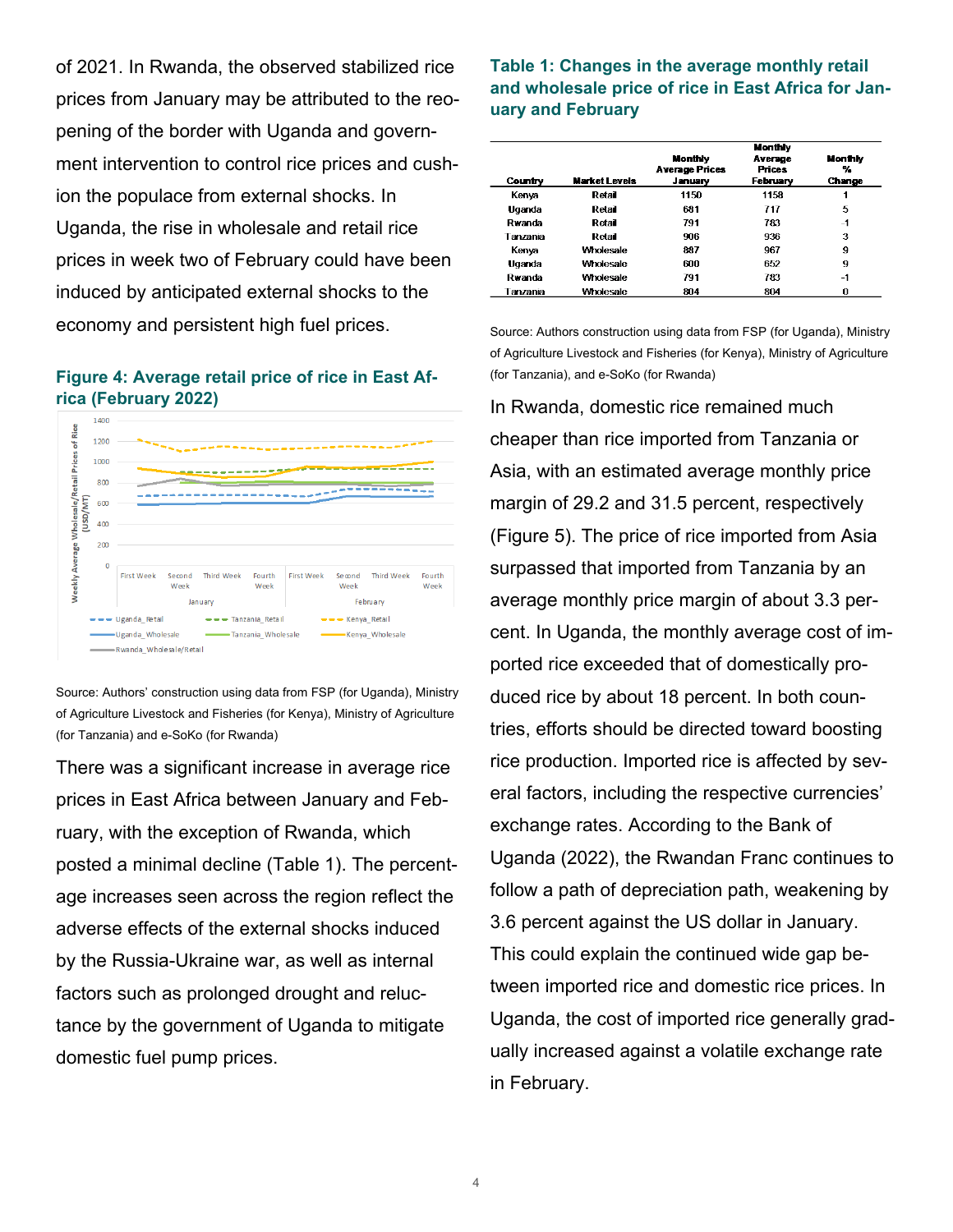



Source: Authors' construction using data of RATIN from the FSP

## **Summary and Future Outlook**

In February, market prices of rice and maize remained high, driven by high transportation costs that increased the costs of marketing. These high transport costs emanated from high fuel costs, which is currently a global challenge driven by several factors, including the Russian-Ukraine war. Other driving factors include high input costs and intermediaries' tendencies to hoard maize, thereby reducing stocks maize as countries approach the lean season. Prolonged drought in Tanzania, poor short rains from October to December in Rwanda, and generally poor rains throughout the region can also explain the low returns from production and the high prices observed for maize and rice in February. As the lean season approaches and there are no apparent signs of a reduction in global fuel prices,

<span id="page-4-2"></span><span id="page-4-0"></span>**1** The Food Security Portal data for East African countries is from the Regional Agricultural Trade Intelligence Network (RATIN) and is available at food price monitoring Africa weekly average - dataset - ckan (foodsecurityportal.org)

<span id="page-4-1"></span>**<sup>2</sup>**Ministry of Agriculture Livestock Fisheries and Co-operatives, Kenyan Market Information System. Data available via http://amis.co.ke/site/market/900?product=1&per\_page=100

maize and rice prices in most markets are anticipated to increase in the region in subsequent months. Intermediaries' hoarding tendencies will only exacerbate these conditions. There is also likely to be an increased price margin between domestically produced and imported rice, particularly in Rwanda, if the Rwandan Franc continues to weaken against the US dollar. Government efforts, such as input subsidies suggested by the Government of Kenya and the establishment of farm gate prices for rice in Rwanda, may play a key role in determining rice and maize prices in the coming months.

## **Data and Methodology**

Data for wholesale and retail rice and maize prices for Uganda and Tanzania were obtained from the Food Security Portal (FSP) facilitated by the International Food Policy Research Institute<sup>[1](#page-4-0)</sup> and the Kenyan Market Information System sourced for the Ministry of Agriculture Livestock Fisheries and Co-operatives (MALF) for Kenya[2](#page-4-1), while data for Rwanda were sourced from e-Soko. [3](#page-4-2) Data for Kenya and Rwanda were collected in the local currencies, measured in Kshs/kg and Rwf/lg, and converted to USD/MT.

Weekly and daily wholesale and retail maize and rice prices of maize and rice were averaged

**<sup>3</sup>**e-SOKO price data is available from the Ministry of Agriculture and Animal Resources of the Republic of Rwanda: [http://www.esoko.gov.rw/esoko/Dash](http://www.esoko.gov.rw/esoko/Dashboard/Login.aspx?DashboardId=4&dash=true&Login=true)[board/Login.aspx?DashboardId=4&dash=true&Login=true](http://www.esoko.gov.rw/esoko/Dashboard/Login.aspx?DashboardId=4&dash=true&Login=true)